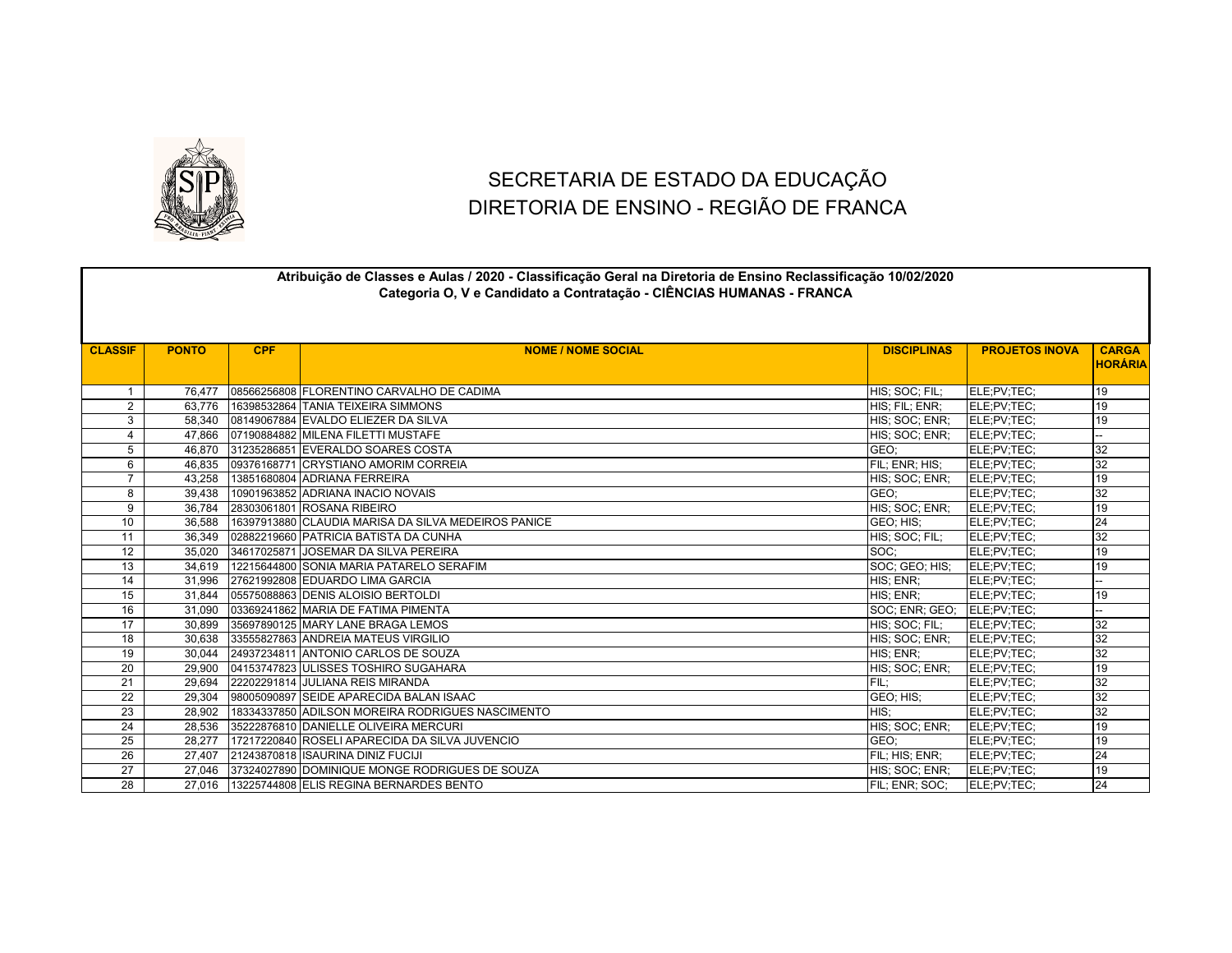| 29              |        | 26,774 38766626803 WILLIAM DE SOUZA FERNANDES           | HIS; SOC; FIL;  | ELE:PV:TEC: | 19 |
|-----------------|--------|---------------------------------------------------------|-----------------|-------------|----|
| 30              | 26.540 | 00276015878 SONIA MARIA INEZ                            | HIS: SOC: FIL:  | ELE;PV;TEC; | 19 |
| 31              |        | 25,900 06299100818 MARCOS FERREIRA COSTA                | SOC; FIL; ENR;  | ELE;PV;TEC; | 19 |
| 32              | 25.567 | 20057535809 JALES ALVES DOMINGOS                        | FIL: ENR; HIS;  | ELE;PV;TEC; | 19 |
| 33              |        | 25,542 33294107870 LUIS CARLOS INGANI                   | HIS; ENR;       | ELE;PV;TEC; | 19 |
| 34              |        | 25,344 02172175838 IARA RODRIGUES RONCA                 | GEO; HIS; SOC;  | ELE:PV:TEC: | 32 |
| 35              | 25,322 | 32855394880 TALITA CRISTINE PEREIRA                     | HIS; SOC; GEO;  | ELE:PV:TEC: | 32 |
| 36              | 25,065 | 39312086804 MILLER ALVES FERREIRA                       | HIS; ENR;       | ELE;PV;TEC; | 32 |
| 37              | 24.640 | 19217093831 ANDREA ALVES BARBOSA                        | GEO:            | ELE;PV;TEC; | 24 |
| 38              |        | 23.000 34963390809 SIMONE FERREIRA GOMES DE ALMEIDA     | HIS; SOC; ENR;  | ELE:PV:TEC: | 32 |
| 39              | 23.000 | 08726926636 LETICIA GONCALVES ALFEU DE ALMEIDA          | HIS: SOC: ENR:  | ELE:PV:TEC: | 32 |
| 40              | 23,000 | 33739334800 MICHELLE TATIANE SOUZA E SILVA              | HIS; SOC; ENR;  | ELE:PV:TEC: | 32 |
| 41              | 22,946 | 55758118168 MAILZA COSTA GRUDMANN DE BENEDICTIS         | GEO; HIS;       | ELE;PV;TEC; | 32 |
| 42              | 22.782 | 18119769805 MATILDE DE SOUSA FERREIRA TORRES            | GEO; HIS;       | ELE:PV:TEC: | 24 |
| 43              |        | 22,632 35691872842 GISELE MENEZES BATISTA               | PSI; SOC:       | ELE;PV;TEC; | 19 |
| 44              |        | 22,570 77643860904 MIRIAN FERREIRA DA SILVA             | GEO; HIS;       | ELE;PV;TEC; | 32 |
| 45              | 22.362 | 41054889880 MARCELA RIBEIRO DE OLIVEIRA                 | GEO; HIS;       | ELE;PV;TEC; | 19 |
| 46              | 22,268 | 15628499803 MARISTELA DA ROCHA LEITE ALVES              | FIL; SOC;       | ELE;PV;TEC; | 24 |
| 47              |        | 21,962 03660487830 MARIA DE FATIMA NASCIMENTO           | GEO: HIS:       | ELE;PV;TEC; | 24 |
| 48              | 21.840 | 02060703816 BERNADETE DE LOURDES CURCIOLI               | GEO: HIS:       | ELE;PV;TEC; | 32 |
| 49              | 21,676 | 04148214839 CARMEN DAS GRACAS SOUZA OLIVEIRA            | HIS; SOC; ENR;  | ELE;PV;TEC; | 24 |
| 50              | 21,298 | 15080473835 OLIANA MARIA DE ALMEIDA MELO                | GEO:            | ELE;PV;TEC; | 24 |
| 51              | 21.126 | 35885421838 AGNALDO NATALINO PEREIRA DE SOUZA           | HIS; SOC; ENR;  | ELE:PV:TEC: | 32 |
| 52              |        | 21,084 77162293972 JOSE MARIA DE OLIVEIRA JUNIOR        | HIS; ENR;       | ELE;PV;TEC; | 32 |
| 53              |        | 19,992 36124767856 ANTONIO EURIPEDES AMBROSIO ALEXANDRE | HIS; SOC; ENR;  | ELE:PV:TEC: | 19 |
| 54              | 19.959 | 21951738829 CARLOS ROBERTO CUNHA AMORIM                 | HIS; SOC; ENR;  | ELE:PV:TEC: | 19 |
| 55              | 19,250 | 22544307854 TARCISIO MICHEL DE CARVALHO SOUSA           | HIS; SOC; ENR;  | ELE;PV;TEC; | 32 |
| 56              | 19.208 | 39805459896 JESSICA LANA DE ALMEIDA                     | HIS; FIL; ENR;  | ELE:PV:TEC: | 24 |
| 57              | 19,136 | 04366371898 DOMINGOS ANTONIO MOREIRA                    | GEO; HIS;       | ELE;PV;TEC; | 19 |
| 58              |        | 18,914 05427348859 EDISON MESSIAS DA ROCHA              | GEO:            | ELE;PV;TEC; | 32 |
| 59              | 18.137 | 14444250801 VALERIA RIBEIRO CAVICHIOLLI                 | HIS; SOC; ENR;  | ELE:PV:TEC: | 24 |
| 60              | 17,560 | 26953130806 REGIANE D ARC FERREIRA                      | HIS: SOC: FIL:  | ELE:PV:TEC: | 32 |
| 61              |        | 17,103 11287967833 JOSUE CARVALHO NASCIMENTO            | GEO; HIS;       | ELE;PV;TEC; | 32 |
| 62              |        | 16.984 30617823898 JANAINA DOS REIS ALVES               | $HIS$ ; $ENR$ ; | ELE:PV:TEC: | 19 |
| 63              | 16,358 | 35075580840 ELCIO RAFAEL SOLA DIAS                      | GEO:            | ELE;PV;TEC; | 32 |
| 64              | 16,338 | 38923196851 TOMAS OLIVER LOPES NETTO                    | HIS; FIL; ENR;  | ELE;PV;TEC; | 32 |
| 65              |        | 16.301 31423573862 FERNANDA CARDINOT DE PAULA           | HIS: SOC: ENR:  | ELE:PV:TEC: | 19 |
| 66              | 16,110 | 17859927837 JANETE FERREIRA                             | FIL: ENR: HIS:  | ELE;PV;TEC; | 19 |
| 67              |        | 15,132 21964527856 MAISA CRISTINA DE SOUZA              | GEO:            | ELE;PV;TEC; | 19 |
| 68              |        | 14,008 23015975803 WELLINGTON CARVALHO DE DEUS          | FIS; MAT;       | ELE;PV;TEC; | 32 |
| 69              | 13,496 | 36691713800 ADILSON CARLOS DOS SANTOS                   | FIS; MAT; QUI;  | ELE:PV:TEC: |    |
| 70              |        | 13,434 40221131892 RAQUEL APARECIDA CELESTINO DE CASTRO | GEO:            | ELE;PV;TEC; | 24 |
| 71              |        | 13,348 40838046886 FELIPE KELVYN DE BARROS              | HIS; FIL; ENR;  | ELE:PV:TEC: | 32 |
| 72              | 13,272 | 75740478804 PAULO ROBERTO PALERMO                       | GEO; HIS;       | ELE:PV:TEC: | 19 |
| $\overline{73}$ | 13.248 | 21581046863 CIARLA CHAGAS DA SILVA                      | HIS: SOC: ENR:  | ELE;PV;TEC; | 19 |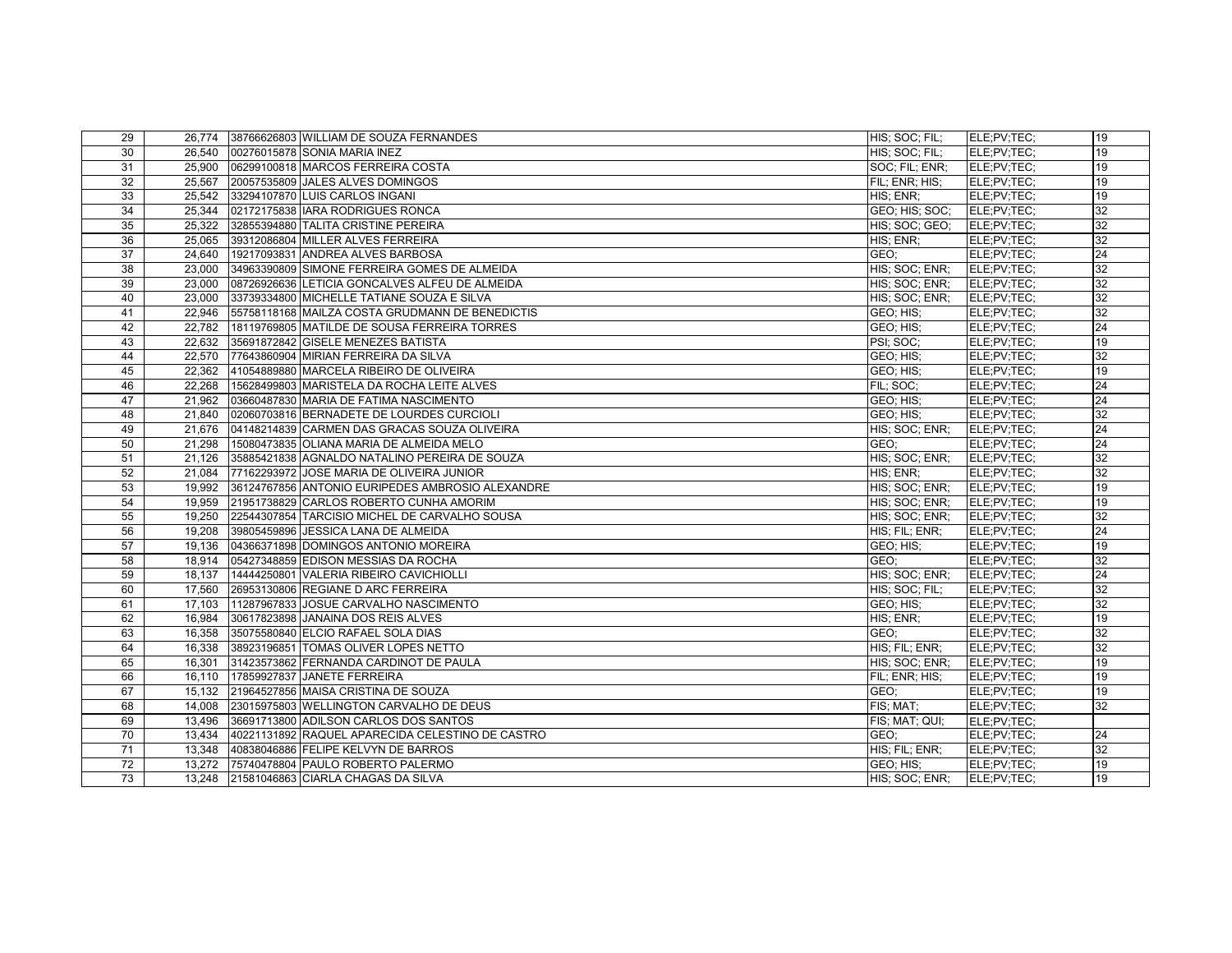| 74  |        | 12,936 26572390802 ULISSES ROGERIO DE LIMA         | HIS; ENR;                         | ELE;PV;TEC; | 32 |
|-----|--------|----------------------------------------------------|-----------------------------------|-------------|----|
| 75  | 11.709 | 30843330848 THIAGO ANTONIO RODRIGUES DA SILVA      | HIS: ENR:                         | ELE;PV;TEC; | 32 |
| 76  |        | 11,550 34026953831 RAQUEL MARIA OLIVEIRA MENECUCI  | HIS; SOC; ENR;                    | ELE;PV;TEC; | 32 |
| 77  | 11,400 | 07397906680 TATIANE DE CARVALHO GOMES              | HIS; SOC; FIL;                    | ELE;PV;TEC; | 24 |
| 78  | 10.990 | 42193839808 JESSICA BUENO GOULARTE                 | HIS: SOC: ENR:                    | ELE:PV:TEC: | 32 |
| 79  | 10,713 | 19636161895 LUCIANA CRISTINA DE OLIVEIRA COELHO    | HIS; ENR;                         | ELE;PV;TEC; | 19 |
| 80  | 10.680 | 98070185872 MARIA JOSE TIEKO YAMADA INOUE          | FIL; ENR; HIS;                    | ELE:PV:TEC: | 32 |
| 81  | 10,596 | 40105877840 DANIEL STULANO                         | HIS: SOC: ENR:                    | ELE:PV:TEC: | 19 |
| 82  | 10,528 | 33780008807 LUCIMARA APARECIDA DOS SANTOS          | HIS; FIL; ENR;                    | ELE;PV;TEC; | 32 |
| 83  | 10.508 | 15628441805 MARIA ARLETE RODRIGUES SIENNA          | FIL:                              | ELE:PV:TEC: | 32 |
| 84  | 9,856  | 18334232837 ANTONIO CARLOS MOISES                  | GEO; HIS;                         | ELE;PV;TEC; | 24 |
| 85  | 9,772  | 12491989840 ARNALDO FERREIRA DA SILVA              | GEO:                              | ELE;PV;TEC; | 32 |
| 86  | 9.750  | 38426642810 DOUGLAS DE SOUZA MENEZES               | GEO; HIS;                         | ELE:PV:TEC: | 24 |
| 87  | 9,616  | 63745585615 SANGIA MARIA LEMOS                     | HIS                               | ELE;PV;TEC; | 19 |
| 88  | 9,394  | 12215106816 ARI CESAR DE SOUSA CRUZ                | HIS; ENR;                         | ELE;PV;TEC; |    |
| 89  |        | 9.372 9572327801 LEONIDAS DA CRUZ MACHADO          | SOC: FIL:                         | ELE:PV:TEC: |    |
| 90  | 9,310  | 25499761850 GLAUCO DONIZETI PIMENTA LOPES          | FIS; MAT;                         | ELE;PV;TEC; | 24 |
| 91  |        | 9,218 40784972842 BRUNO GUARALDO DE PAULA SILVEIRA | HIS; SOC; ENR;                    | ELE;PV;TEC; | 32 |
| 92  | 9.020  | 41193507898 SALVADOR LOPES DA SILVA JUNIOR         | HIS: FIL: ENR:                    | ELE;PV;TEC; | 32 |
| 93  | 9,000  | 37843689800 NIVEA LINS SANTOS                      | HIS; SOC; FIL;                    | ELE;PV;TEC; | 19 |
| 94  | 8.974  | 20549314890 TANIA MARIA DO CARMO                   | HIS; ENR;                         | ELE;PV;TEC; | 32 |
| 95  |        | 8,952 74585894853 EURIPEDES RODRIGUES SILVA        | FIS; MAT;                         | ELE;PV;TEC; | 19 |
| 96  | 8,836  | 39450948879 JHAYMERSON MOURA SOUSA                 | GEO; HIS;                         | ELE;PV;TEC; | 32 |
| 97  | 8.800  | 08855626663 RENATO GONCALVES ROCHA                 | FIS; MAT;                         | ELE;PV;TEC; | 32 |
| 98  | 8,790  | 34948418889 VINICIUS PEREIRA JUNQUEIRA             | GEO:                              | ELE;PV;TEC; | 19 |
| 99  | 8,726  | 38984312827 THIAGO HENRIQUE ALVARADO               | HIS; SOC; ENR;                    | ELE;PV;TEC; | 32 |
| 100 | 8.698  | 40669456861 JAMILI DE PAULA NEVES                  | FIS; MAT;                         | ELE;PV;TEC; | 32 |
| 101 | 8,662  | 06334155610 DIANA FERNANDA VAZ DE MELO DOS SANTOS  | HIS; ENR;                         | ELE;PV;TEC; | 19 |
| 102 | 8.540  | 32289363847 LEANDRO MIRON FONSECA                  | GEO:                              | ELE;PV;TEC; | 32 |
| 103 | 8.232  | 23044355800 DAVID PIMENTA DA MOTA                  | HIS: SOC: FIL:                    | ELE:PV:TEC: | 24 |
| 104 | 8,000  | 37654609825 JOÃO PAULO RISSI                       | FIL:                              | ELE;PV;TEC; | 32 |
| 105 | 8.000  | 39706450858 JULIA SOUZA OLIVEIRA                   | HIS; SOC; ENR;                    | ELE:PV:TEC: | 32 |
| 106 | 8,000  | 40509380816 CLARA BRAZ DOS SANTOS                  | HIS; SOC; ENR;                    | ELE:PV:TEC: | 24 |
| 107 | 8.000  | 41070617873 DOUGLAS GOMES NALINI DE OLIVEIRA       | GEO; HIS; SOC; FIL; ELE; PV; TEC; |             |    |
| 108 | 7.978  | 03505756733 JORCILENE CUNHA DE SOUZA               | HIS; FIL; ENR;                    | ELE;PV;TEC; | 32 |
| 109 | 7,722  | 33445631816 LEANDRO BONAFINI TROVAO                | HIS; ENR;                         | ELE;PV;TEC; | 19 |
| 110 | 7.468  | 41337985899 JULIA SANTANA SILVA                    | HIS; FIL; ENR;                    | ELE;PV;TEC; | 24 |
| 111 | 7,445  | 17218747809 ADNALZA FERREIRA DO NASCIMENTO SCHERMA | FIL; ENR; HIS;                    | ELE;PV;TEC; | 24 |
| 112 | 7,268  | 07162708897 ETNO DOS REIS CINTRA                   | GEO:                              | ELE;PV;TEC; | 24 |
| 113 | 6.930  | 41799198855 IARA MAIRA CANGUSSU ARZANI             | HIS; SOC; ENR;                    | ELE:PV:TEC: | 24 |
| 114 | 6,410  | 07443121830 MARCOS ANTONIO BORGES                  | HIS; SOC; ENR;                    | ELE:PV:TEC: | 19 |
| 115 | 6,208  | 35927405800 BRUNO HENRIQUE ALVES HONORIO           | HIS; SOC; ENR;                    | ELE;PV;TEC; | 19 |
| 116 |        | 5,318 34998437810 TAMYRIS CRISTINA DE OLIVEIRA     | FIL; ENR; HIS;                    | ELE;PV;TEC; | 32 |
| 117 | 5.264  | 35006794801 TAISE BRANQUINHO DE CARLOS             | GEO: HIS:                         | ELE;PV;TEC; | 32 |
| 118 | 4.970  | 22452385832 KELSON ANTONIO MAXIMIANO               | HIS: SOC: ENR:                    | ELE:PV:TEC: | 32 |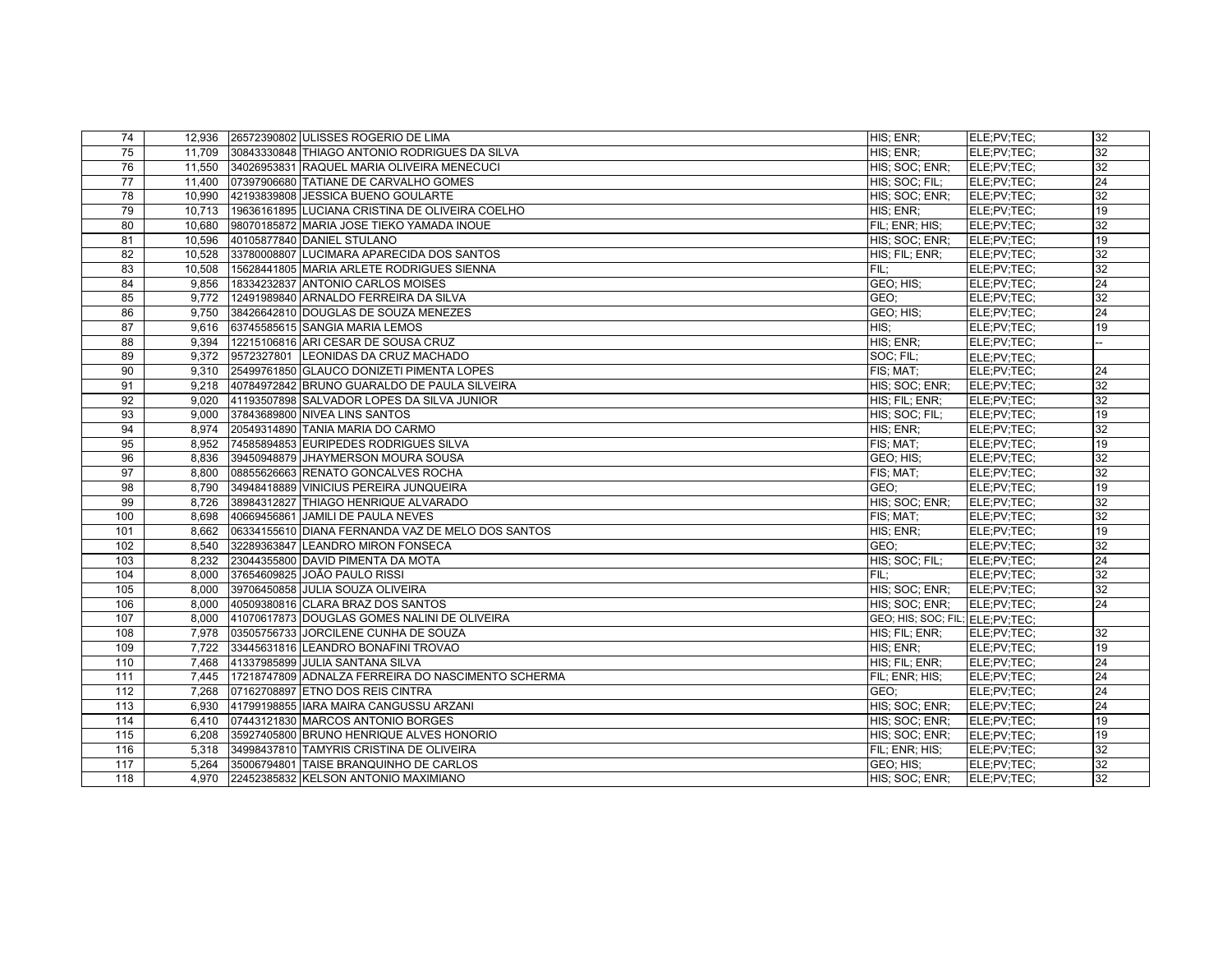| 119 |       | 4,944 04403787886 MARIA CELIA DE ALMEIDA                                | FIL; ENR; SOC; | ELE;PV;TEC; | 19 |
|-----|-------|-------------------------------------------------------------------------|----------------|-------------|----|
| 120 |       | 4.840 37032248861 THIAGO GONZALES SILVEIRA                              | GEO: HIS:      | ELE:PV:TEC: | 19 |
| 121 |       | 4,812 37183971880 EULER OTOBONI RANGEL                                  | GEO:           | ELE;PV;TEC; | 24 |
| 122 |       | 4,676 31868299848 CARLOS ALBERTO MACHADO                                | HIS; ENR;      | ELE;PV;TEC; | 19 |
| 123 |       | 4.472 32676454846 WELLINGTON PAIM                                       | FIS: MAT:      | ELE;PV;TEC; | 19 |
| 124 |       | 4,412 37167269824 RAFAEL HENRIQUE DA SILVA                              | HIS; SOC; ENR; | ELE;PV;TEC; | 32 |
| 125 | 3.988 | 34757786883 JULIANO APARECIDO ELIAS                                     | HIS; FIL; ENR; | ELE;PV;TEC; | 32 |
| 126 |       | 3,654 37811379880 CAMILA CAROLINE LIMA DE OLIVEIRA                      | HIS; SOC; ENR; | ELE:PV:TEC: |    |
| 127 | 3,556 | 36844067836 FELIPE HENRIQUE DA SILVA                                    | GEO; HIS;      | ELE;PV;TEC; | 32 |
| 128 | 3.486 | 41163576859 FLAVIA LAURA COMASSIO                                       | GEO; HIS;      | ELE;PV;TEC; | 32 |
| 129 | 3.468 | 22970280833 DEBORAH KELLY SALOMAO                                       | HIS; ENR;      | ELE;PV;TEC; | 32 |
| 130 |       | 3,465 42298441820 LEONARDO ANTONIO ROSA                                 | HIS; SOC; ENR; | ELE;PV;TEC; | 19 |
| 131 | 3.444 | 43388421803 RAMON MATOS MAZETO                                          | HIS; SOC;      | ELE;PV;TEC; | 24 |
| 132 | 3.430 | 40884360830 VANESSA MAGALHAES SPIRLANDELLI                              | HIS: SOC: ENR: | ELE:PV:TEC: | 32 |
| 133 |       | 3,374 27430236863 FABIANO APARECIDO LAFALCE                             | HIS; SOC; ENR; | ELE;PV;TEC; |    |
| 134 | 3,080 | 39782870803 PEDRO GUIMARAES FACIROLI                                    | SOC; FIL; ENR; | ELE;PV;TEC; | 32 |
| 135 |       | 2,982 30623469812 KENIA GILMARA GABRIEL                                 | HIS: SOC: FIL: | ELE;PV;TEC; | 32 |
| 136 | 2,968 | 44324852804 RAFAEL FABIANO SILVA                                        | HIS; FIL; ENR; | ELE;PV;TEC; | 24 |
| 137 | 2,940 | 37535329837 ANDRÉ GARCIA                                                | GEO:           | ELE;PV;TEC; | 32 |
| 138 | 2,876 | 37708069807 ALLISON KLEBER DE OLIVEIRA                                  | GEO:           | ELE;PV;TEC; | 24 |
| 139 | 2,744 | 13859835823 KENIA MARA VALERINI                                         | HIS; SOC; ENR; | ELE;PV;TEC; | 24 |
| 140 | 2,632 | 22365468829 TANIA APARECIDA FACIROLI DA SILVA                           | GEO; HIS; SOC; | ELE;PV;TEC; | 32 |
| 141 | 2.520 | 13231781809 LUCIMAR RANUZZI DA SILVA CARDOSO MATOS                      | HIS: SOC: ENR: | ELE:PV:TEC: | 32 |
| 142 | 2,492 | 43233273827 VINICIUS RODRIGUES                                          | HIS; ENR;      | ELE;PV;TEC; | 32 |
| 143 |       | 2,492 14209417807 PAULO LUÍS DE MORAES / PAULO                          | HIS; SOC; ENR; | ELE;PV;TEC; | 32 |
| 144 |       | 2.394 35178444892 RODRIGO ROGERIO                                       | GEO: HIS:      | ELE;PV;TEC; | 32 |
| 145 | 2,276 | 39661694877 LUKE RODRIGUES FERREIRA DE MENEZES / LUKE                   | HIS; SOC; ENR; | ELE;PV;TEC; |    |
| 146 |       | 2,268 33182749846 MARIANA PEREIRA NOCERA ALVES MACHADO / MARIANA NOCERA | HIS; FIL; ENR; | ELE;PV;TEC; | 32 |
| 147 | 2.254 | 42717644857 WILLIAM PARREIRA ALVES                                      | HIS: SOC: FIL: | ELE;PV;TEC; | 32 |
| 148 | 2,132 | 44549124830 LUCAS DURAES DE OLIVEIRA                                    | HIS: SOC:      | ELE;PV;TEC; | 24 |
| 149 | 2,088 | 40014094886 CAIRO VILELA                                                | HIS; SOC; FIL; | ELE:PV:TEC: | 24 |
| 150 | 2,000 | 25990425856 ALESSANDRA CRISTINA MOSCARDINI CARVALHO                     | HIS:           | ELE;PV;TEC; | 32 |
| 151 | 2,000 | 29354395899 ELAINE APARECIDA GLEGORIO                                   | HIS; SOC; ENR; | ELE;PV;TEC; | 19 |
| 152 | 2.000 | 11287895824 MARCIO AUGUSTO DA SILVA                                     | FIL: ENR: SOC: | ELE;PV;TEC; | 19 |
| 153 | 2.000 | 18329976858 SAMUEL EURIPEDES JUSTINO                                    | GEO:           | ELE;PV;TEC; | 32 |
| 154 | 2,000 | 31606496875 BRUNO VINICIUS RODRIGUES                                    | GEO; HIS;      | ELE;PV;TEC; | 32 |
| 155 | 1.872 | 21696154820 RODRIGO APARECIDO DEMACQ                                    | HIS: SOC: FIL: | ELE:PV:TEC: | 32 |
| 156 | 1,708 | 39694137888 RENATA RUGGIERI                                             | SOC; FIL; ENR; | ELE;PV;TEC; | 32 |
| 157 | 1,532 | 13882802804 IONICI RODRIGUES DE OLIVEIRA                                | GEO:           | ELE;PV;TEC; | 32 |
| 158 | 1.288 | 41095225871 TANIA IDALICE NUNES PEREIRA                                 | HIS; ENR;      | ELE;PV;TEC; | 32 |
| 159 | 1.250 | 34554485854 RAISSA IARA PEREIRA CUNHA                                   | GEO; HIS;      | ELE;PV;TEC; | 24 |
| 160 | 1,244 | 41849829802 BRUNA ADRIELY GARCIA                                        | GEO; HIS; SOC; | ELE;PV;TEC; |    |
| 161 | 1.000 | 10888277806 SILVANA APARECIDA GUEDES PEREIRA                            | HIS; SOC; ENR; | ELE:PV:TEC: | 19 |
| 162 | 0.966 | 33974796819 ELIANE LOURDES LEANDRO ARTIAGA / ELIANE                     | HIS: FIL: GEO: | ELE;PV;TEC; | 32 |
| 163 | 0.798 | 40952491885 RODRIGO RODRIGUES GRANEIRO SILVA                            | GEO:           | ELE:PV:TEC: | 32 |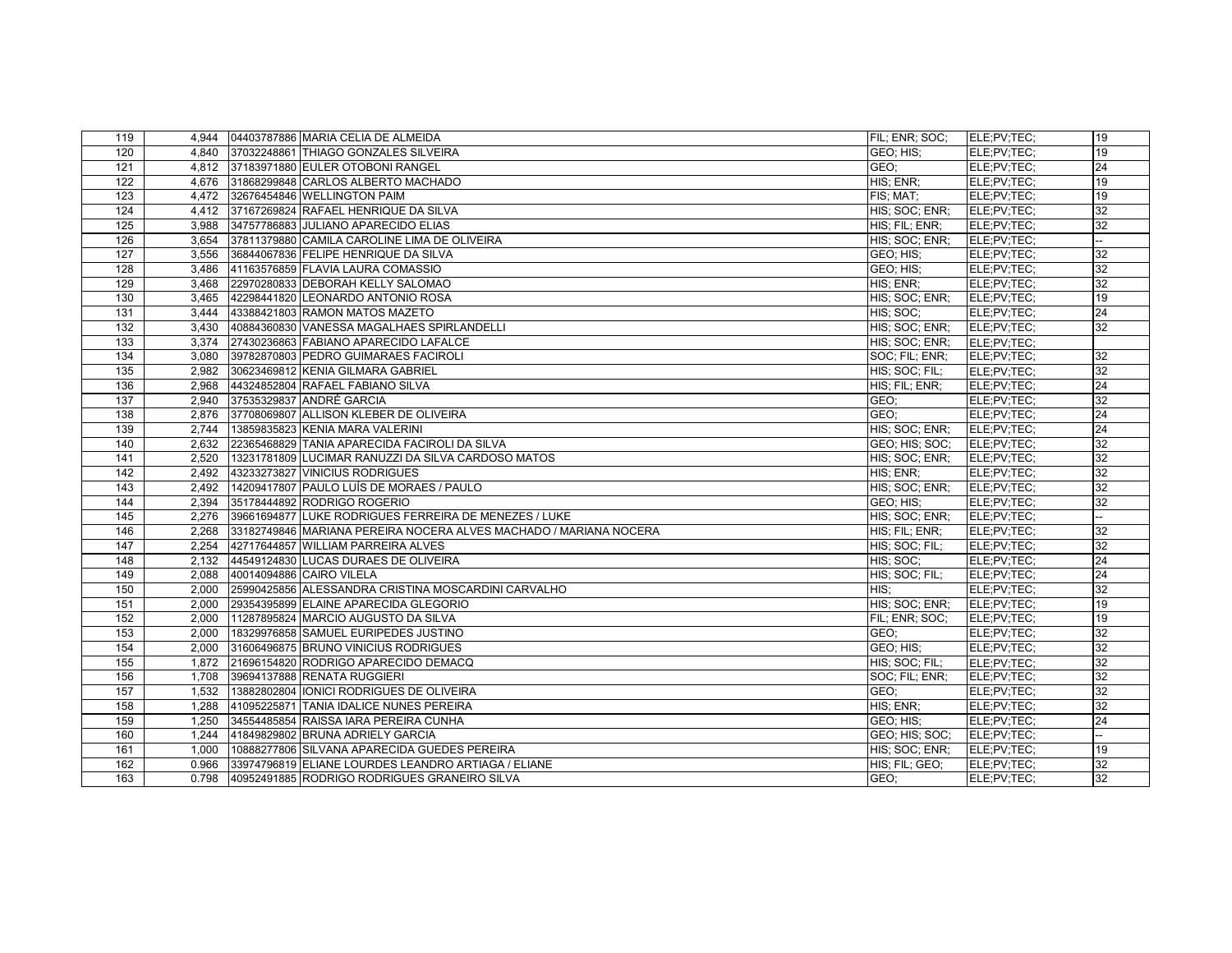| 164              |              | 0.742 02643888871 LADISLAU RANZANI                         | GEO:                         | ELE;PV;TEC; | 32 |
|------------------|--------------|------------------------------------------------------------|------------------------------|-------------|----|
| 165              |              | 0.646 41445281899 AMANDA CAROLINE DA SILVEIRA              | HIS: ENR:                    | ELE;PV;TEC; | 32 |
| 166              |              | 0.604 43443126863 RAUL BORGES DE FREITAS                   | HIS; ENR;                    | ELE;PV;TEC; | 24 |
| 167              | 0.518        | 39624468850 TAMIRIS FACIROLI DA SILVA                      | GEO; HIS;                    | ELE:PV:TEC: | 24 |
| 168              |              | 0.434 42095551850 MAÍSA STEFANI SOARES                     | HIS: SOC: ENR:               | ELE:PV:TEC: | 32 |
| 169              |              | 0.434 45397804843 DOUGLAS ROBERTO MONTEIRO                 | HIS; FIL; ENR;               | ELE;PV;TEC; | 32 |
| 170              | 0.376        | 11726087689 LUIS CARLOS SERAPIÃO                           | HIS; SOC; FIL;               | ELE:PV:TEC: | 32 |
| 171              |              | 0.333 39624468850 TAMIRIS MARIA FACIROLI DA SILVA          | GEO; HIS;                    | ELE;PV;TEC; | 32 |
| 172              | 0.320        | 37749812806 PATRICIA DANIELLE DA SILVA                     | GEO:                         | ELE;PV;TEC; | 24 |
| $\overline{173}$ | 0.294        | 35111192867 MILENA BRENTINI SANTIAGO                       | SOC:                         | ELE;PV;TEC; | 19 |
| 174              | 0.224        | 41844855880 ALEXANDRE DAS NEVES UBIALI ARAUJO ALMEIDA      | SOC; ENR; GEO; ELE; PV; TEC; |             | 32 |
| 175              | 0.126        | 34662116899 TAMIRIS BORGES MENDONCA PEREZ                  | GEO:                         | ELE;PV;TEC; | 19 |
| 176              | 0.108        | 39206188828 MARCOS VINICIUS ROGERIO MIQUELACI DA SILVA     | GEO; HIS; SOC;               | ELE;PV;TEC; | 32 |
| 177              | $\Omega$     | 34118734850 TAIGUARA DOS REIS ALVES                        | HIS; ENR;                    | ELE;PV;TEC; | 19 |
| 178              | $\Omega$     | 16211461895 RODRIGO NAQUES FALEIROS                        | HIS; SOC; ENR;               | ELE:PV:TEC: | 19 |
| 179              | $\Omega$     | 22270800869 RAQUEL LEOCADIO FERREIRA                       | FIL;                         | ELE;PV;TEC; | 32 |
| 180              | $\Omega$     | 32801544809 MARIANA ANSCHAU                                | GEO:                         | ELE;PV;TEC; | 19 |
| 181              | $\mathbf{0}$ | 38178722836 FERNANDO HENRIQUE BORGES SILVA                 | GEO:                         | ELE;PV;TEC; | 24 |
| 182              | $\Omega$     | 32601132825 ARQUIMEDES FUGA VAISMENOS                      | HIS; SOC; ENR;               | ELE:PV:TEC: | 19 |
| 183              | $\Omega$     | 60454879318 ELINA DOS SANTOS ACIOLE SANTANA                | FIS: CFB:                    | ELE;PV;TEC; | 19 |
| 184              | $\mathbf{0}$ | 43124465806 ELIMAIRA CRISTINA RANGEL                       | HIS; ENR;                    | ELE;PV;TEC; | 32 |
| 185              | $\Omega$     | 46274085874 JULIA CRISTINA BOUGLEUX SOARES                 | HIS; SOC; FIL;               | ELE:PV:TEC: | 32 |
| 186              | $\Omega$     | 46295074855 BRUNO DA SILVA BATISTA                         | HIS: FIL:                    | ELE;PV;TEC; | 32 |
| 187              | $\mathbf{0}$ | 00772673896 VILSON PINHEIRO VICTOR                         | HIS; SOC; ENR;               | ELE;PV;TEC; | 24 |
| 188              | $\Omega$     | 01985633884 JOAO BATISTA MAMEDIO                           | HIS; ENR;                    | ELE;PV;TEC; | 19 |
| 189              | $\Omega$     | 03660467804 VERA CINTRA VILELA                             | GEO; HIS;                    | ELE;PV;TEC; | 32 |
| 190              | 0            | 04890800816 VILSON DOS REIS OLIVEIRA                       | HIS; ENR;                    | ELE;PV;TEC; | 24 |
| 191              | $\Omega$     | 04762078867 MARIO CESAR PIMENTA                            | HIS: SOC: ENR:               | ELE:PV:TEC: | 24 |
| 192              | $\Omega$     | 10913967874 EDSON DOS SANTOS                               | FIL:                         | ELE;PV;TEC; | 32 |
| 193              | $\mathbf{0}$ | 14452522874 ARNALDO FELIX DA SILVA                         | FIL: SOC:                    | ELE;PV;TEC; | 19 |
| 194              | $\Omega$     | 15072232859 RICARDO CEZAR LOPES FERNANDES                  | HIS: ENR:                    | ELE:PV:TEC: | 32 |
| 195              | $\Omega$     | 00590159690 ROSILEI APARECIDA DE ANDRADE FONSECA           | GEO:                         | ELE;PV;TEC; | 24 |
| 196              | $\Omega$     | 17865899823 WAGNER FERREIRA NUNES                          | FIL: ENR:                    | ELE;PV;TEC; | 32 |
| 197              | $\Omega$     | 27241098803 ROGERIO NAVARRO DE ANDRADE                     | GEO:                         | ELE;PV;TEC; | 32 |
| 198              | $\Omega$     | 18656386840 MARCOS ANTONIO ASSUNÇÃO ALVES                  | $FIL$ ; $HIS$ ;              | ELE;PV;TEC; | 32 |
| 199              | $\Omega$     | 19023592832 STELAMAR DE JESUS DYRCS / STELAMAR DYRCZ       | HIS; ENR; GEO;               | ELE:PV:TEC: | 32 |
| 200              | $\Omega$     | 29729652805 JOAO JUSTINO DA SILVA JUNIOR                   | HIS; FIL; ENR;               | ELE;PV;TEC; | 32 |
| 201              | $\Omega$     | 30299670856 ADRIANO REIS DE ASSIS                          | HIS; SOC; FIL;               | ELE:PV:TEC: | 32 |
| 202              | $\mathbf{0}$ | 29758454803 MORGANA DE AGUIAR RIBEIRO LOPES                | GEO:                         | ELE;PV;TEC; | 32 |
| 203              |              | 0 31185615806 FERNANDA CRISTINA FERNANDES DE SOUZA FONSECA | GEO:                         | ELE;PV;TEC; | 32 |
| 204              | $\Omega$     | 08682677679 RICARDO TAVARES CHAGAS                         | HIS; FIL; ENR;               | ELE;PV;TEC; | 32 |
| 205              | $\mathbf{0}$ | 35135715851 MANUELA DAMASIO SOARES DA COSTA                | HIS; SOC; FIL;               | ELE;PV;TEC; | 19 |
| 206              | $\Omega$     | 37954567893 VINYCIUS FERNANDO BATISTA                      | HIS: SOC:                    | ELE;PV;TEC; | 24 |
| 207              | $\Omega$     | 39272734819 YURI LEITE SANTOS                              | HIS: SOC: ENR:               | ELE:PV:TEC: | 32 |
| 208              | $\Omega$     | 10398907684 ROSANGELA SILVA REZENDE                        | HIS: SOC: ENR:               | ELE:PV:TEC: | 32 |
|                  |              |                                                            |                              |             |    |